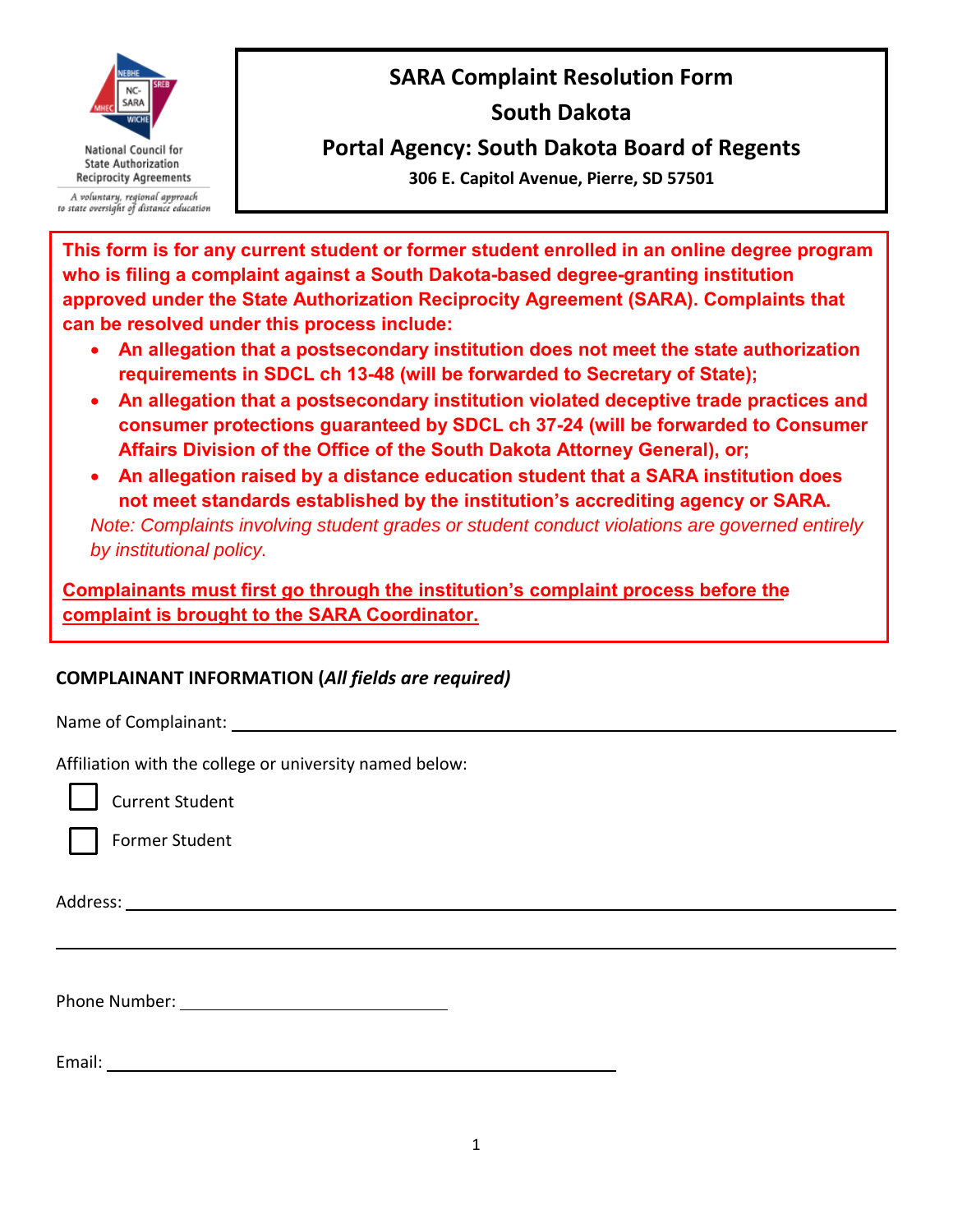#### **SCHOOL INFORMATION**

|                                    | Address                                                                                  | City | State | Zip Code |
|------------------------------------|------------------------------------------------------------------------------------------|------|-------|----------|
|                                    | Degree Level and Major (Example: Bachelor of Science in Accounting) of affected Student: |      |       |          |
|                                    |                                                                                          |      |       |          |
|                                    |                                                                                          |      |       |          |
| Dates of Attendance at Institution |                                                                                          |      |       |          |
|                                    |                                                                                          |      |       |          |
|                                    |                                                                                          |      |       |          |
|                                    |                                                                                          |      |       |          |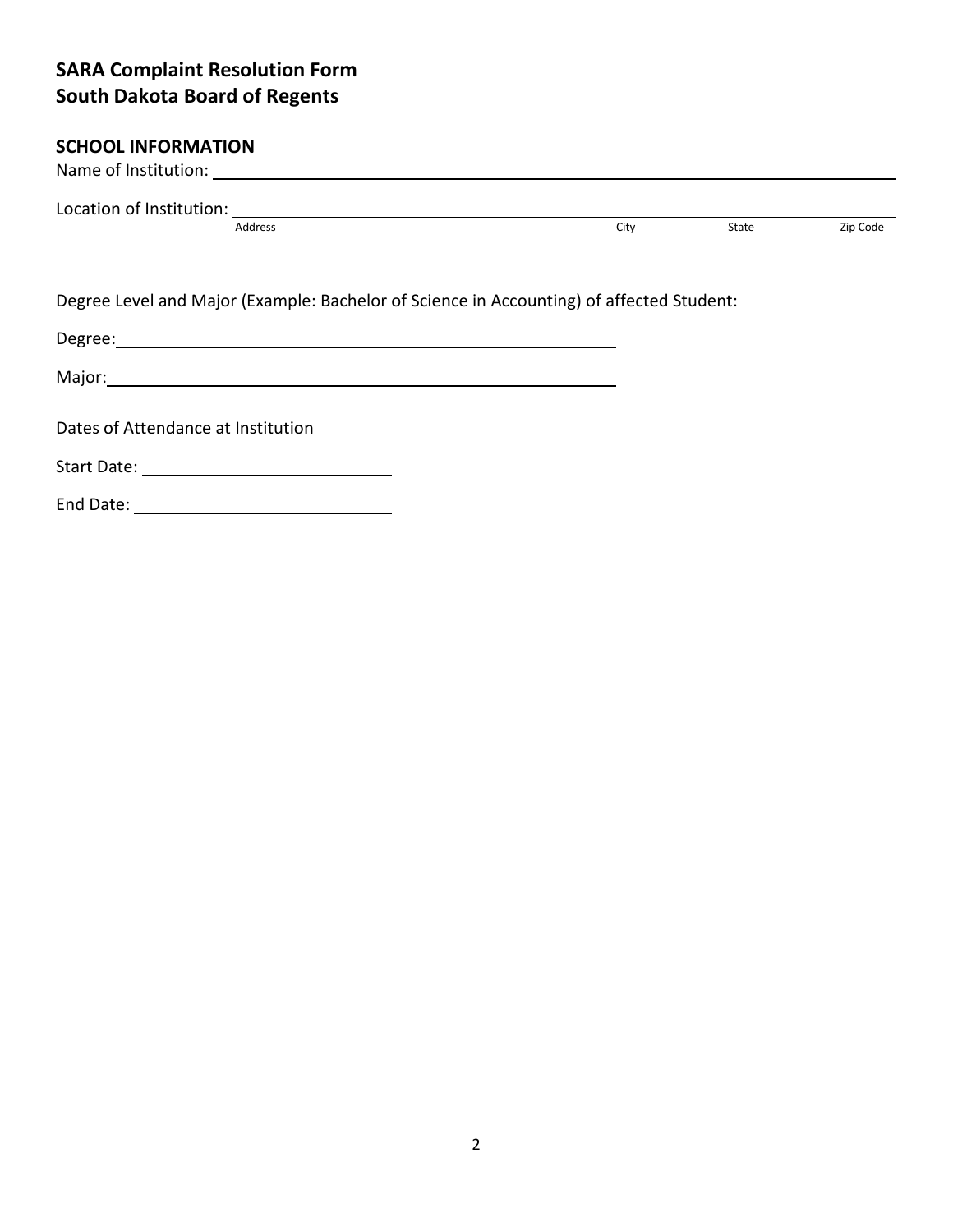#### **COMPLAINT INFORMATION**

Have you gone through the institution's formal complaint process?



**Section A:** If you answered "Yes," please explain in your detailed complaint description how you exhausted the complaint process. Please attach documentation showing that you have exhausted your appeals at the institutional level.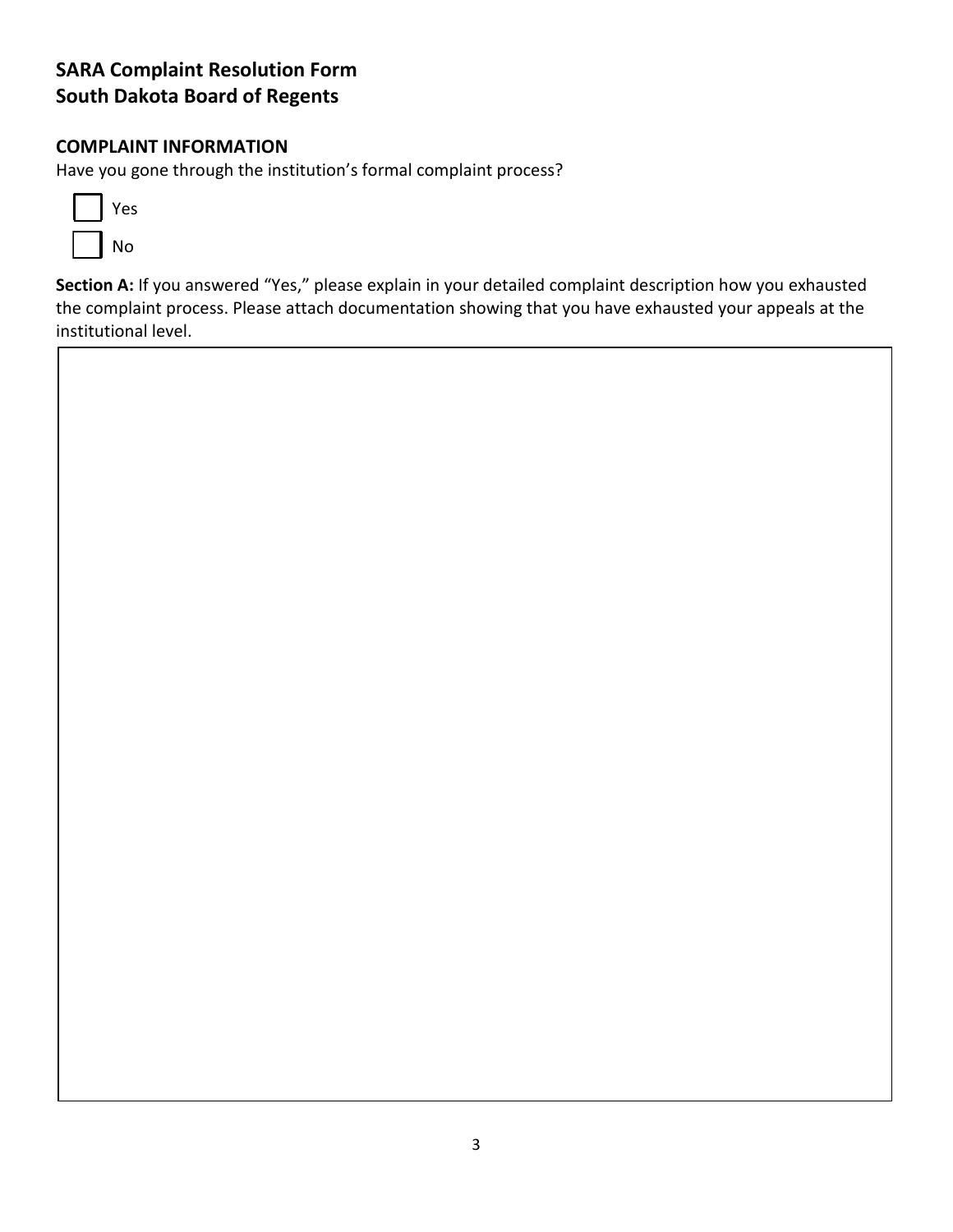**Section B:** If you answered "No," please explain below why you were unable to complete the complaint processes. Note that SDBOR will only address complaints after a student has exhausted his/her appeals the institutional level. Please attach documentation if necessary.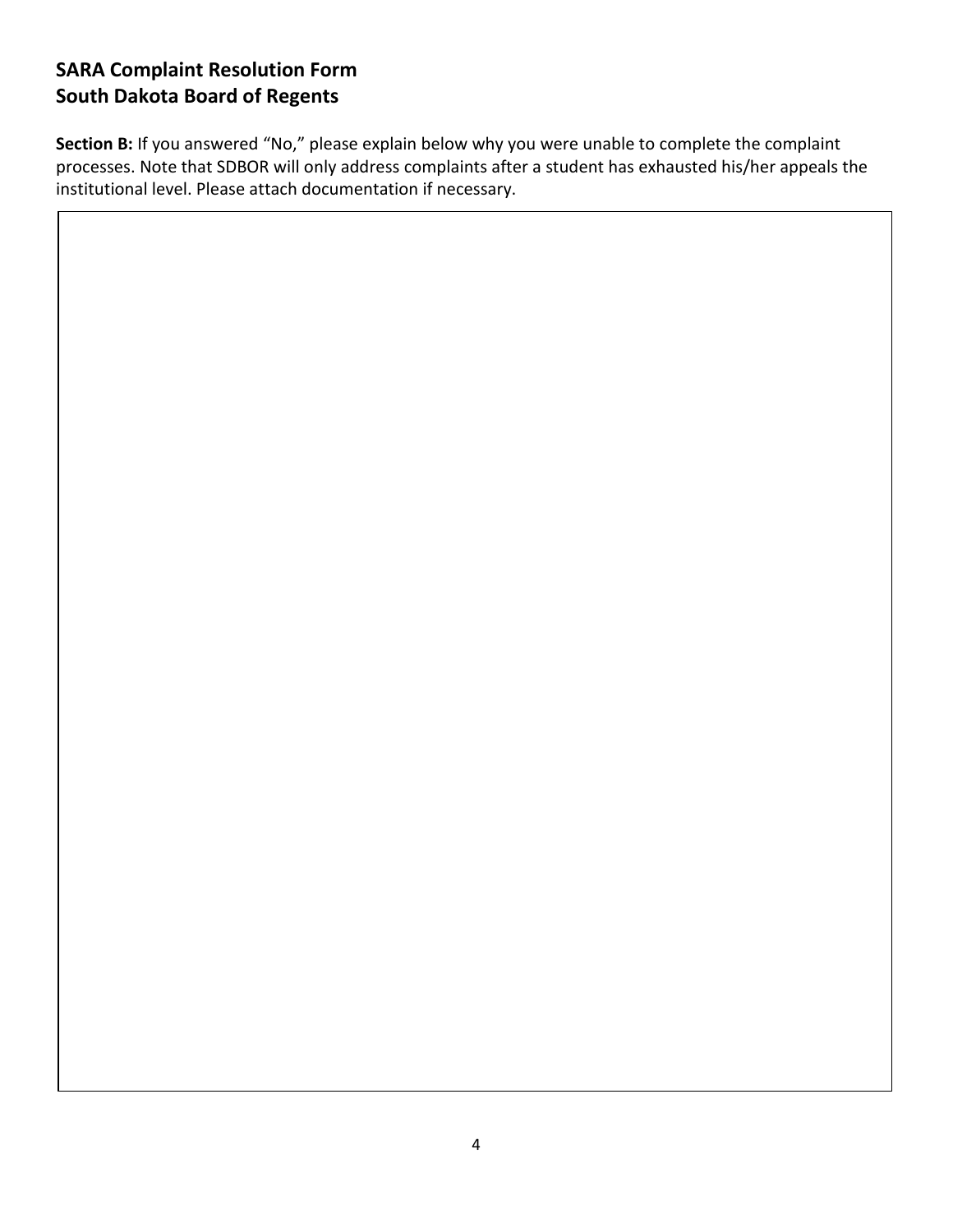**Section C:** Please describe your complaint in detail, including the names of any college or university faculty or staff you spoke to about the complaint. Please attach existing documentation that may substantiate the complaint, which may include: institutional documents, catalogs, transcripts, contracts, brochures, course syllabi, or correspondence regarding the complaint between the complainant and the institution.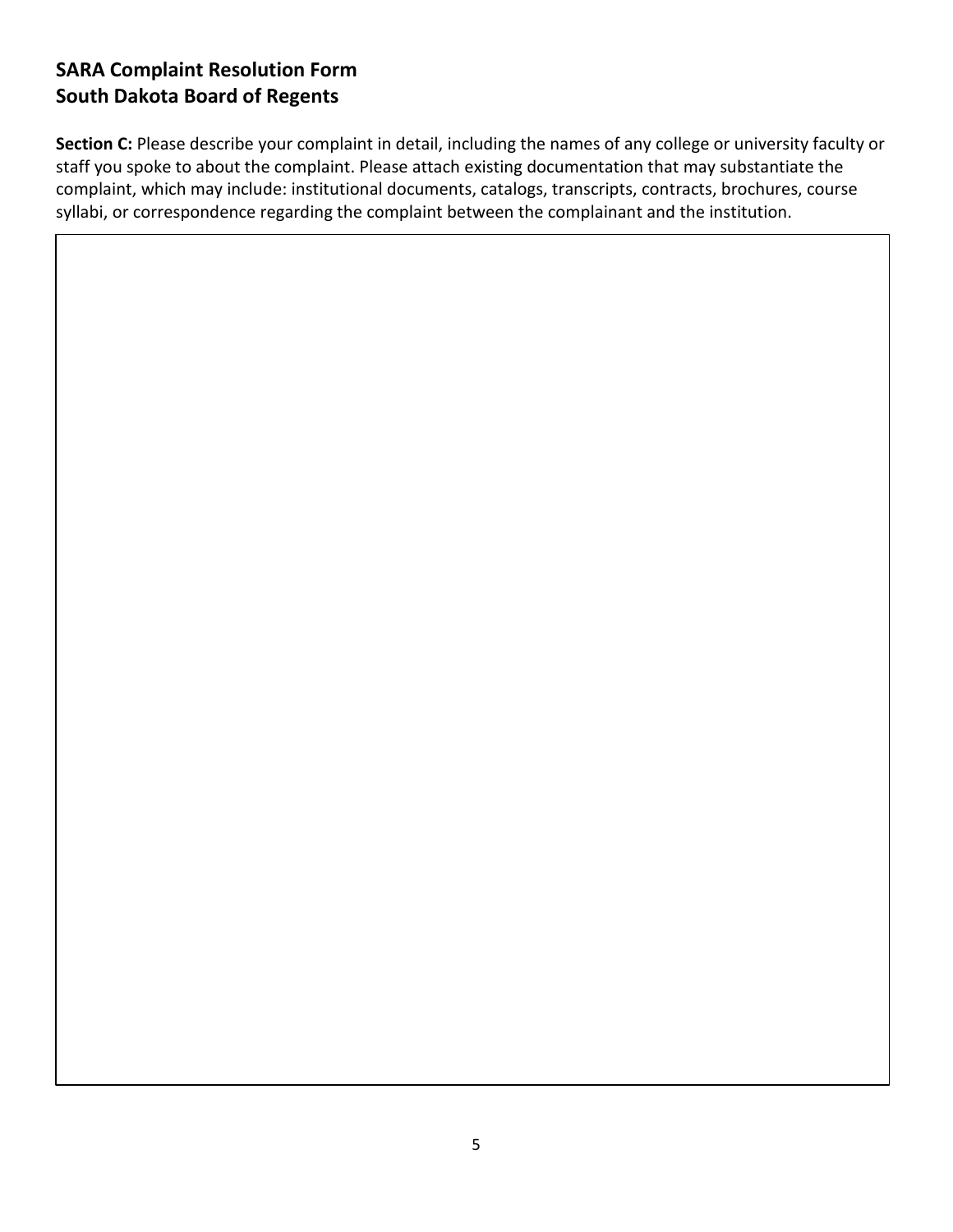Section D: Please give the titles and contact information for the individuals (if any) you mentioned in Section C.